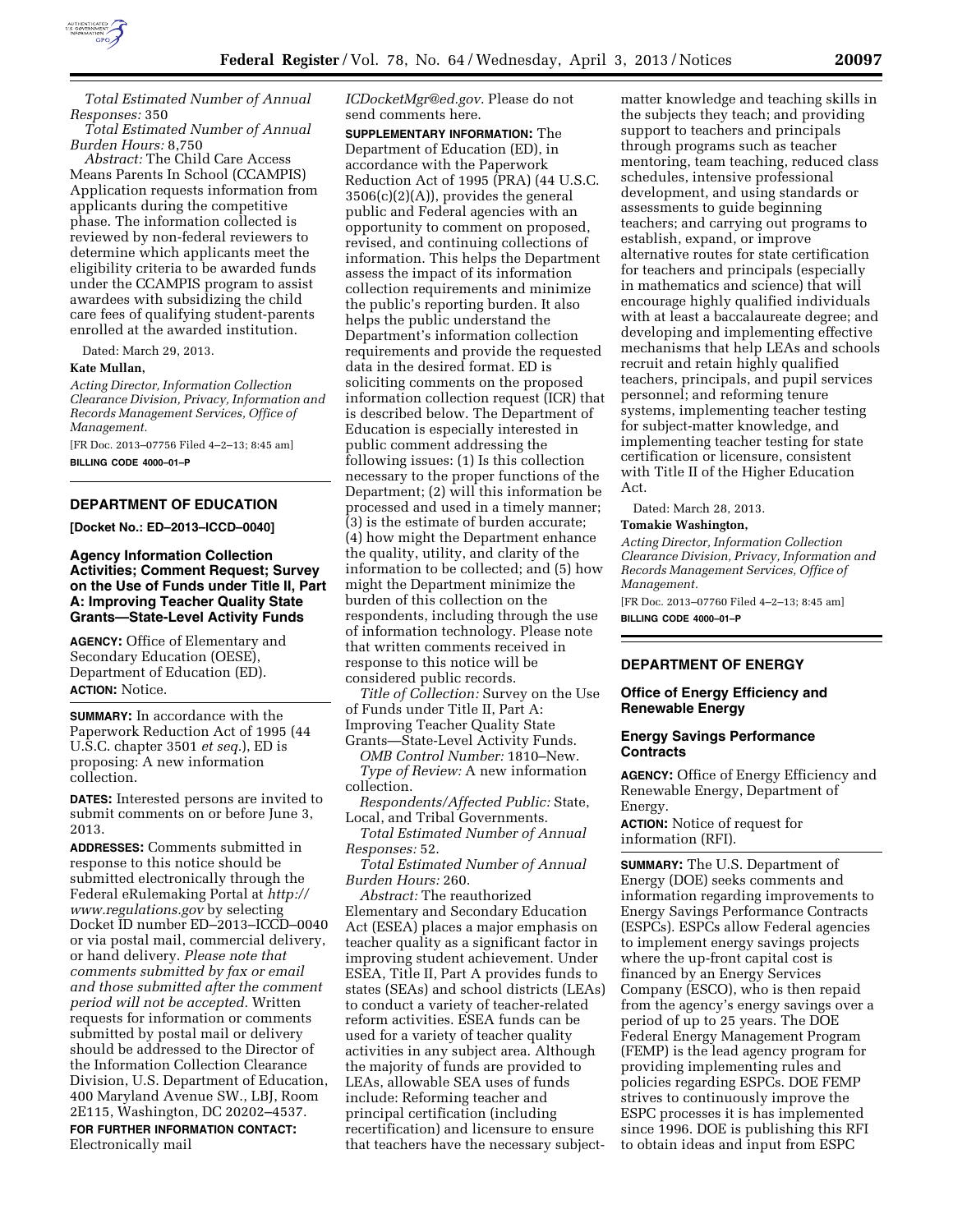stakeholders and other interested persons to facilitate further improvements to ESPCs.

**DATES:** Written comments and information are requested on or before May 3, 2013.

**ADDRESSES:** Interested persons may submit comments by any of the following methods. Your response should be in the form of a Word document, or a compatible format.

1. *Email:* to *[femp@go.doe.gov.](mailto:femp@go.doe.gov)* Include ''ESPC Comments'' in the subject line of the message.

2. *Mail:* Mr. Randy Jones, U.S. Department of Energy, 1617 Cole Blvd., Golden, CO 80401, Telephone: (720) 356–1667, Email:

*[randy.jones@go.doe.gov.](mailto:randy.jones@go.doe.gov)* Please submit one signed paper original.

**FOR FURTHER INFORMATION CONTACT:** Mr. Randy Jones, U.S. Department of Energy, 1617 Cole Blvd., Golden, CO 80401, Telephone: (720) 356–1667, Email: *[randy.jones@go.doe.gov,](mailto:randy.jones@go.doe.gov)* or Ms. Michella Hill, Contracting Officer, U.S. Department of Energy, 1617 Cole Blvd., Golden, CO 80401, Telephone: (720) 356–1489, Email:

*[michella.hill@go.doe.gov.](mailto:michella.hill@go.doe.gov)* 

**SUPPLEMENTARY INFORMATION:** The Federal Energy Management Program (FEMP), within the DOE Office of Energy Efficiency and Renewable Energy (EERE), provides services, tools, and expertise to Federal agencies to help them achieve their legislated and executive-ordered energy, greenhouse gas, and water goals. These are delivered through project, technical, and program services. One of FEMP's major services is to support Federal agencies in identifying, obtaining, and implementing project funding for energy projects through the use of ESPCs.

ESPCs allow Federal agencies to accomplish energy savings projects without up-front capital costs. In an ESPC, a Federal agency contracts with an ESCO, following a comprehensive energy audit conducted by the ESCO of a Federal facility to identify improvements to save energy. In consultation with the Federal agency, the ESCO designs and constructs a project that meets the agency's needs and arranges the necessary funding. The ESCO guarantees that the improvements will generate energy cost savings sufficient to pay for the project over the term of the contract. After the contract ends, all additional cost savings accrue to the agency. Contract terms up to 25 years are allowed.

Under the ESPC statutes, DOE is required to develop methods and procedures for Federal agencies to implement the use of energy savings performance contracting. On April 10, 1995, DOE established the implementing procedures and regulations for ESPCs at 10 CFR part 436, Subpart B. (See, 60 FR 18334.)

To facilitate and accelerate the use of ESPCs, DOE has issued Indefinite-Delivery, Indefinite-Quantity (IDIQ) contracts designed to make ESPCs as practical and cost-effective as possible for use by Federal agencies. DOE awarded these ''umbrella'' contracts to ESCOs based on their ability to meet terms and conditions established in IDIQ contracts, and consistent with the ESPC regulations. DOE IDIQ contracts can be used by Federal agencies to achieve energy savings for any Federally-owned facility worldwide, by awarding Task Orders for ESPC projects at their facilities.

Since the inception of DOE's IDIQ contracts in 1996, numerous Federal agencies have used them to award more than 280 ESPC projects throughout the Federal government. More than \$2.71 billion has been invested in Federal energy efficiency and renewable energy improvements. These improvements have resulted in more than 347.5 trillion Btu life-cycle energy savings and more than \$7.18 billion of cumulative energy cost savings for the Federal Government.

While FEMP has provided implementing rules and policies regarding ESPCs, its efforts to promote and improve ESPC projects have been primarily through the DOE IDIQ contract vehicle. Over the course of the last 15 years, FEMP has continuously improved the ESPC IDIQ contract in many key areas, including contractor selection procedures, scope definition, Measurement and Verification (M&V), financing procurement, and definition of risk and responsibilities.

More detailed background and specifics of the current FEMP ESPC program can be found at: *[http://](http://www1.eere.energy.gov/femp/financing/espcs.html)  [www1.eere.energy.gov/femp/financing/](http://www1.eere.energy.gov/femp/financing/espcs.html) [espcs.html.](http://www1.eere.energy.gov/femp/financing/espcs.html)* 

More detailed information about the IDIQ contracts, FEMP's primary vehicle for implementation of ESPCs, including a generic version of the current contract, can be found at: *[http://](http://www1.eere.energy.gov/femp/financing/espcs_resources.html)* 

*[www1.eere.energy.gov/femp/financing/](http://www1.eere.energy.gov/femp/financing/espcs_resources.html) espcs*\_*[resources.html.](http://www1.eere.energy.gov/femp/financing/espcs_resources.html)* 

More detailed information about the new FEMP streamlined ESPC ENABLE program for smaller facilities can be found at: *[http://www1.eere.energy.gov/](http://www1.eere.energy.gov/femp/financing/espc_enable.html)  [femp/financing/espc](http://www1.eere.energy.gov/femp/financing/espc_enable.html)*\_*enable.html.* 

# **Issues on Which DOE Seeks Information:**

This request for information is issued to solicit input on further potential

improvements to ESPCs, with emphasis on improvements to the FEMP IDIQ contracts. Specifically, FEMP is interested in obtaining ideas and information in the following areas:

### *Speed to Award*

• Decreasing the time from the point an agency decides to go forward (Issues Notice of Opportunity (NOO), Request for Proposals (RFP), etc.) to the time of award.

Æ Process improvements and simplifications, while maintaining technical and project management integrity.

 $\circ$  Addressing internal agency policies and processes to speed up key reviews, approvals, and decisions.

#### *ESPC IDIQ Contract Improvements*

• Opportunities and benefits relating to greater standardization of contract processes, terms and conditions across the Government.

• Comments on current IDIQ processes that allow contractor selection based on ESCO qualifications only, without the submission of a price proposal.

• Comments on structuring an ESPC IDIQ Contract so that new contractors may be added during the life of the contract based on meeting the same qualification criteria as specified in the original solicitation.

• Comments on a potential process where the technical criterion to receive an IDIQ ESPC contract from DOE are based partially or fully on meeting requirements of an impartial, national ESCO certification program.

• Comments on structuring an ESPC IDIQ Contract so that contractors can be removed during the life of the contract based on conditions specified in the IDIQ such as non-performance or lack of participation.

• Improvement of deliverables content and format (Investment Grade Audit, Commissioning Plans and Reports, Measurement and Verification Plans and Reports, etc.).

# *Increasing the Certainty of Energy Savings Persistence*

• Improvements to Measurement and Verification methodologies, to achieve and maintain the greatest assurance of energy savings at the least cost.

*Approaches To Encourage Innovative or Underutilized Energy Efficiency and Renewable Energy Technologies* 

• Approaches to increase confidence in investing in technologies with good potential but little implementation experience.